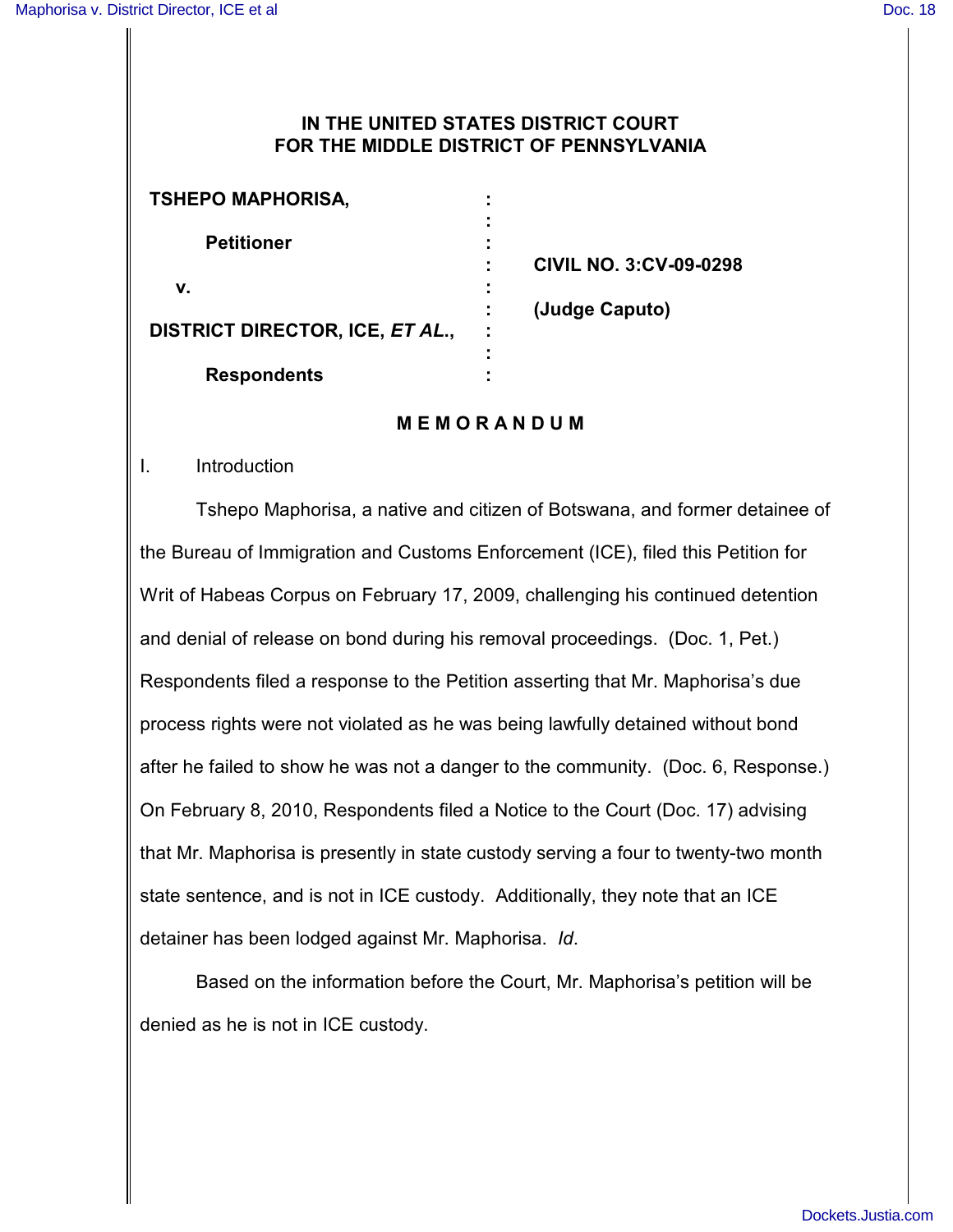# II. Background

Mr. Maphorisa entered the United States on or about September 28, 2001, as a non-immigrant student to attend Drexel University in Philadelphia, Pennsylvania. (Doc. 6-2, Respondents' Exh. at R. 3 and RR.  $5 - 7$ .)<sup>1</sup> As of August 28, 2008, Mr. Maphorisa was no longer enrolled at Drexel University and the last redesignation of record for his Student Education and Visitor Service (Sevis) ID expired on August 9, 2008. *Id.*

On March 13, 2008, the Philadelphia Police Department arrested Tshepo Marphorisa with simple assault and reckless endangerment. The charges were subsequently with drawn. (*Id.* at RR. 5 - 9.)

On June 12, 2008, Mr. Marphorisa was arrested by the Philadelphia Police Department and charged with simple assault, reckless endangerment, and terroristic threats. *Id*. On August 19, 2008, Tshepo Marphorisa was arrested and charged by the Philadelphia Police Department for stalking, harassment, and contempt for violation of an order. He was released on bail pending trial. *Id.* As of the date of Respondents' response to the Petition, March 30, 2009, the charges against Mr. Marphorisa were still pending with an expected trial date of April 3, 2009. (Doc. 6, Response.)

On September 5, 2008, ICE served Mr. Marphorisa with a Notice to Appear (NTA) before an Immigration Judge (IJ) to determine why he should not be removed

 $1$  Unless otherwise noted, all citations to the record reflect the docket number and page number assigned by the electronic case filing system (CM/ECF) rather than the page numbers of the original documents.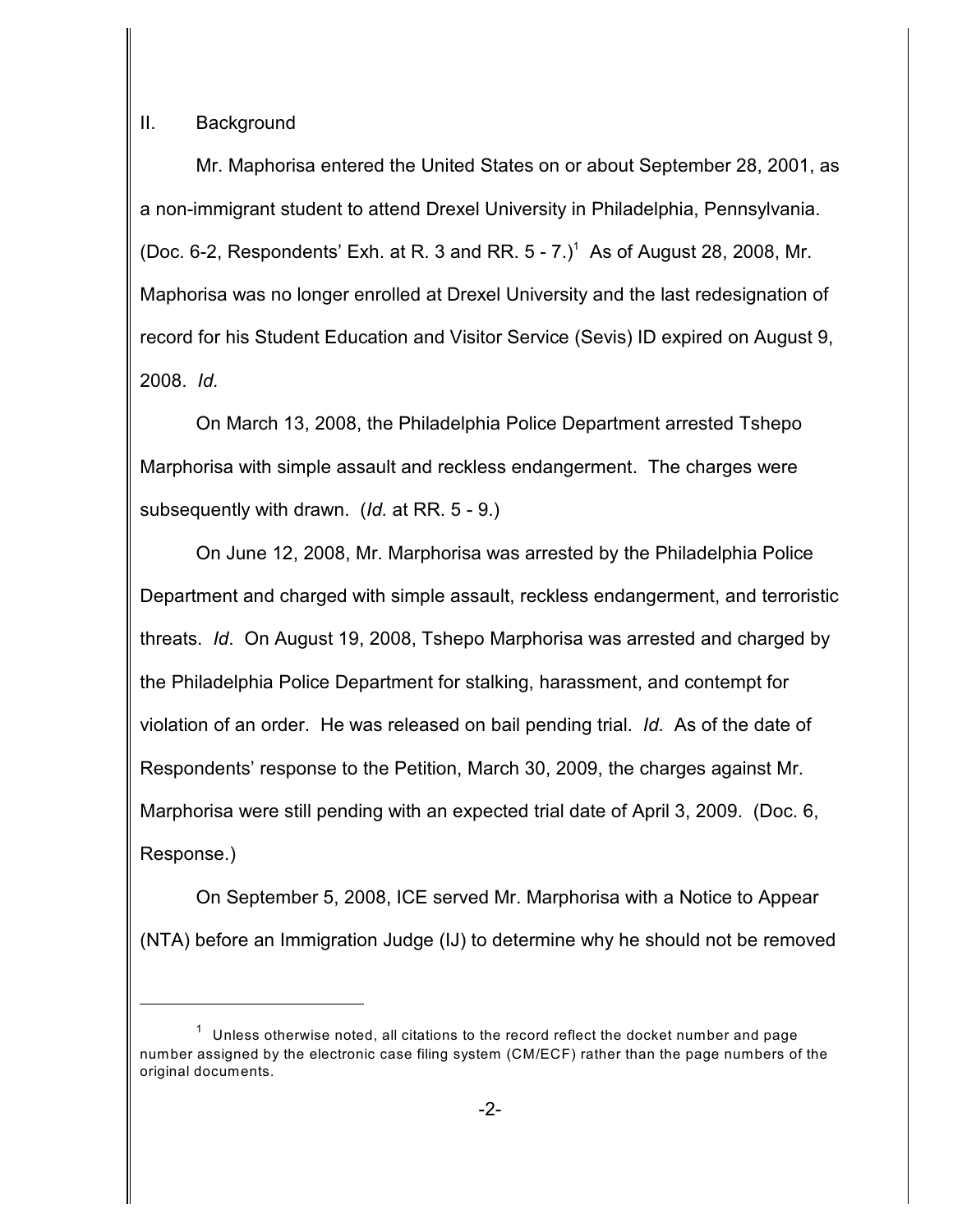from the United States. (Doc. 6-2 at R. 1.) The NTA charged that Tshepo Maphorisa was removable under § 237(a)(1)(C)(I) of the Immigration and Nationality Act (INA), as amended, in that after admission as a non-immigrant under Section 101(a)(15) of the INA, he failed to maintain or comply with the conditions of the nonimmigrant status under which he was admitted. *Id.*

Mr. Maphorisa, with the assistance of counsel, requested bond pending removal proceedings. (*See* Doc. 6-2 at R. 10.) The IJ denied the request on October 14, 2008. Specifically, the IJ found that "Respondent has failed to show that he is not a danger to the community." *Id*. Mr. Maphorisa appealed the IJ's bond determination with the Board of Immigration Appeals (BIA). (*Id*. at R. 11.)

On February 8, 2010, the Respondents notified the Court that Tshepo Maphorisa was taken into state custody on November 30, 2009, after being convicted on state charges. (Doc. 17, Notice to the Court.) Mr. Maphorisa is serving a four to twenty-two month state sentence.<sup>2</sup> An ICE detainer has been lodged against him. *Id.*

## III. Discussion

[Title 28 U.S.C. § 2241](http://www.westlaw.com/find/default.wl?rs=CLWP3.0&vr=2.0&cite=Title+28+USCA+s+2241) authorizes the district courts to issue habeas corpus relief where a petitioner is in custody in violation of the Constitution or laws or

 $2$  The Court has verified that Mr. Maphorisa was found guilty of making terroristic threats, and simple assault following a bench trial, and that he is presently serving a state sentence in a Philadelphia county prison. *See Commonwealth of PA v. Maphorisa*, CP-51-0006553-2009 (Philadelphia County Court of Common Pleas), docket sheet available at http:/ujsportal.pacourts.us.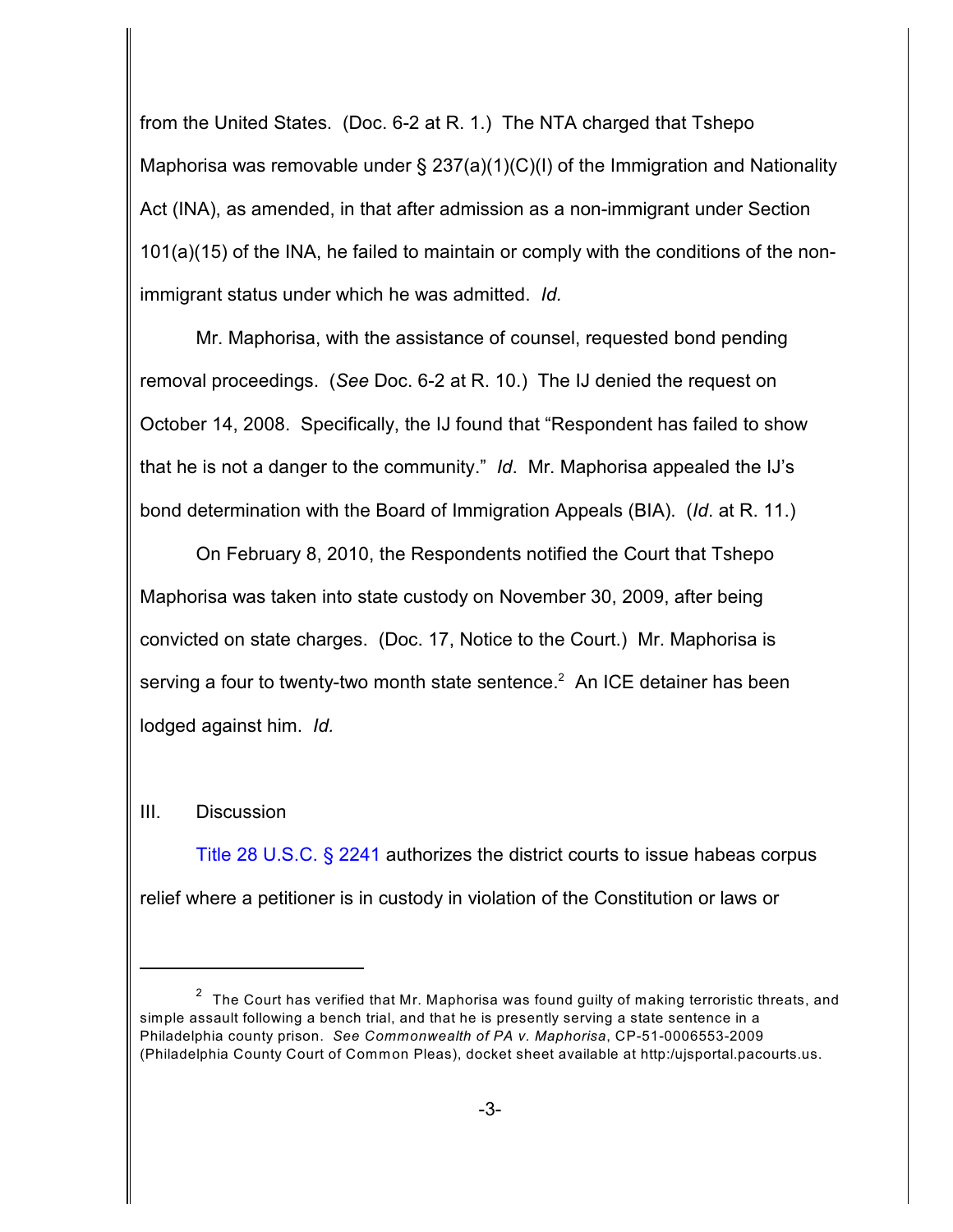treaties of the United States. [28 U.S.C. § 2241\(c\)\(3\)](http://www.westlaw.com/find/default.wl?rs=CLWP3.0&vr=2.0&cite=28+USCA+s+2241%28c%29%283%29). The Supreme Court has held that § 2241 confers jurisdiction upon the federal courts to consider cases challenging the detention of aliens during removal proceedings. *[Demore v. Kim](http://www.westlaw.com/find/default.wl?rs=CLWP3.0&vr=2.0&cite=538+U.S.+510)*, [538 U.S. 510, 123 S.Ct. 1708, 155 L.Ed.2d 724 \(2003\)](http://www.westlaw.com/find/default.wl?rs=CLWP3.0&vr=2.0&cite=538+U.S.+510); *[Zadvydas v. Davis](http://www.westlaw.com/find/default.wl?rs=CLWP3.0&vr=2.0&cite=533+U.S.+678)*, 533 U.S. [678, 121 S.Ct. 2491, 150 L.Ed.2d 653 \(2001\)](http://www.westlaw.com/find/default.wl?rs=CLWP3.0&vr=2.0&cite=533+U.S.+678).

At this point in time, Mr. Maphorisa is *not* in ICE custody. He is serving a Philadelphia Court of Common Pleas criminal sentence and not incarcerated based upon ICE's detainer. The Third Circuit Court of Appeals has found that a prisoner who is serving a criminal sentence is not "in custody" simple because ICE has lodged a detainer against him. *See Adams. v. Apker*, 148 Fed. Appx. 93, 95 (3d Cir. 2005). Thus, the Court does not have jurisdiction over his Petition which challenges his detention by ICE pending his removal proceedings as he is not in ICE custody.

To the extent Tshepo Maphorisa was in ICE custody when he filed his habeas petition, his Petition is equally moot as he was released prior to this Court's adjudication of the merits of his allegations. When a habeas petitioner has been released from custody after filing a petition, the relevant inquiry becomes whether the case still presents a case or controversy under Article III, § 2 of the United States Constitution. *Spencer v. Kemna*, 523 U.S. 1, 7, 118 S.Ct. 978, 983, 140 L.Ed.2d 43 (1998); *Rendell v. Rumsfeld*, 484 F.3d 236, 240-241 (3d Cir. 2007). This means that throughout the litigation, an actual controversy, possible of redress by a favorable judicial decision, must exist*. United States v. Kissinger*, 309 F.3d 179, 180 (3d Cir. 2002). When an alien subject to removal challenges only his detention